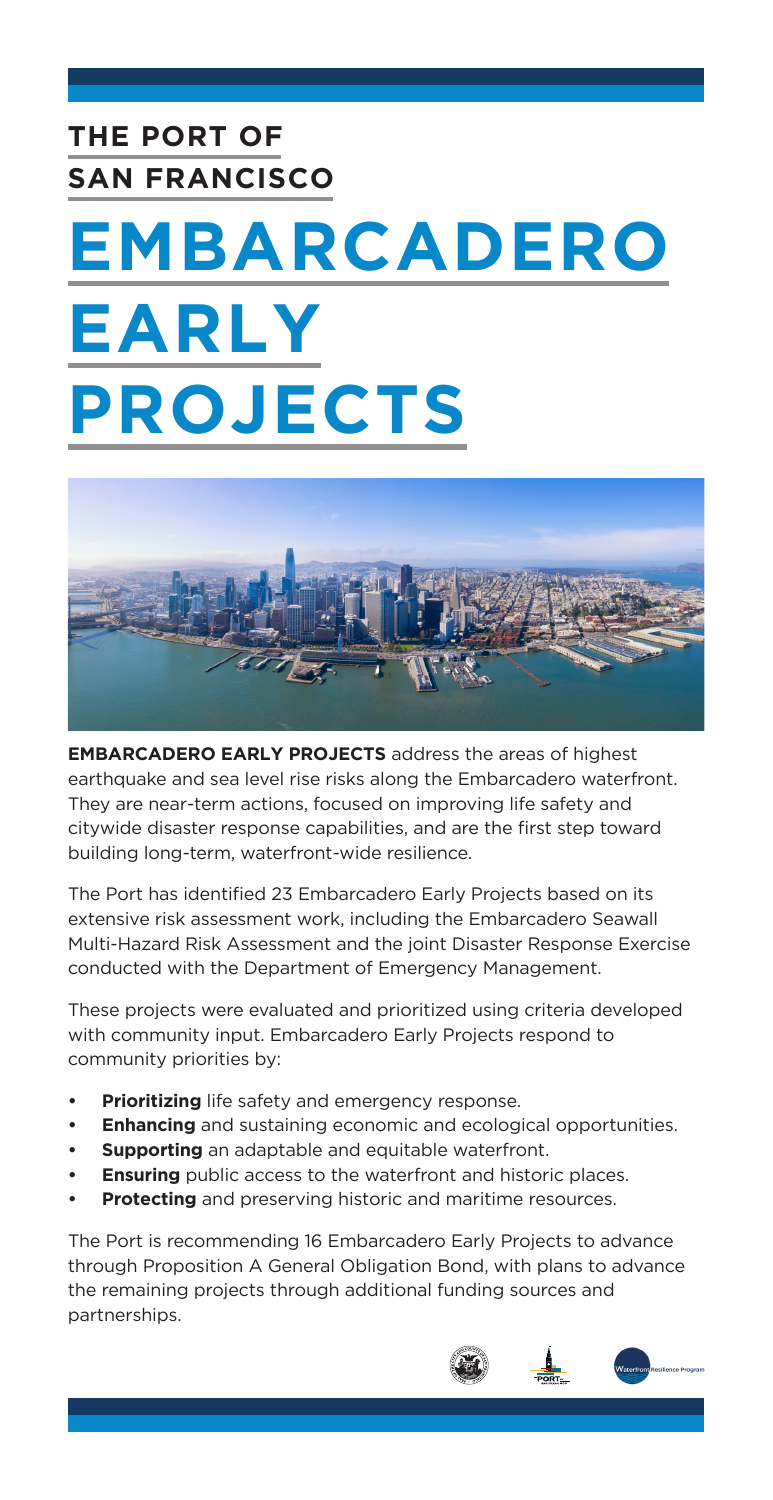

(ABOVE) The waterfront locations for Embarcadero Early Projects

#### **EMBARCADERO EARLY PROJECTS LIST**

**AS PART OF** its identification and evaluation for Embarcadero Early Projects, the Port is recommending advancing 23 projects:

- **• 5 projects** through geographic development for the stretch between Piers 19 and 41, allowing for multiple sources of funding to improve an area with high occupancy and critical City & Port infrastructure;
- **• 11 projects** straight to predesign through Proposition A funding; and
- **• 7 projects** through coordination with Port tenants, capital programs, and City agency coordination.

A full list of projects follows:

- 1. Joint Operations Security Center and Fuel Dock Reliability Project
- 2. Wharf J9 Replacement and Resilient Shoreline Project
- 3. Taylor Street Seawall Earthquake Stabilization Project
- 4. Pier 45 Apron Earthquake Safety Retrofit and Interim Flood Risk Reduction Project
- 5. Pier 43-1/2 Seawall and Wharf Earthquake Safety Project
- 6. Pier 41 Seawall Earthquake Stabilization and Wharf Substructure Retrofit Project
- 7. Pier 39 Seawall Earthquake Stabilization & Wharf Substructure Retrofit Project
- 8. Pier 33 to Pier 35 Seawall and Wharf Substructure Earthquake Reliability Project
- 9. Pier 31-1/2 Bulkhead Wall and Wharf Substructure Earthquake Safety Retrofit Project
- 10. Pier 27 Seawall and Wharf Substructure Earthquake Reliability Project
- 11. Pier 15 Bulkhead Wall and Wharf Substructure Earthquake Safety Retrofit Project
- 12. Pier 9 Bulkhead Wall and Wharf Substructure Earthquake Safety Retrofit Project
- 13. Pier 9 Historic Shed Building Earthquake Safety Retrofit Project
- 14. Pier 1 Bulkhead Wall and Wharf Substructure Earthquake Reliability Project
- 15. Ferry Building Seawall & Substructure Earthquake Reliability Project
- 16. Agriculture Building Bulkhead Wall and Wharf Substructure Earthquake Safety Retrofit Project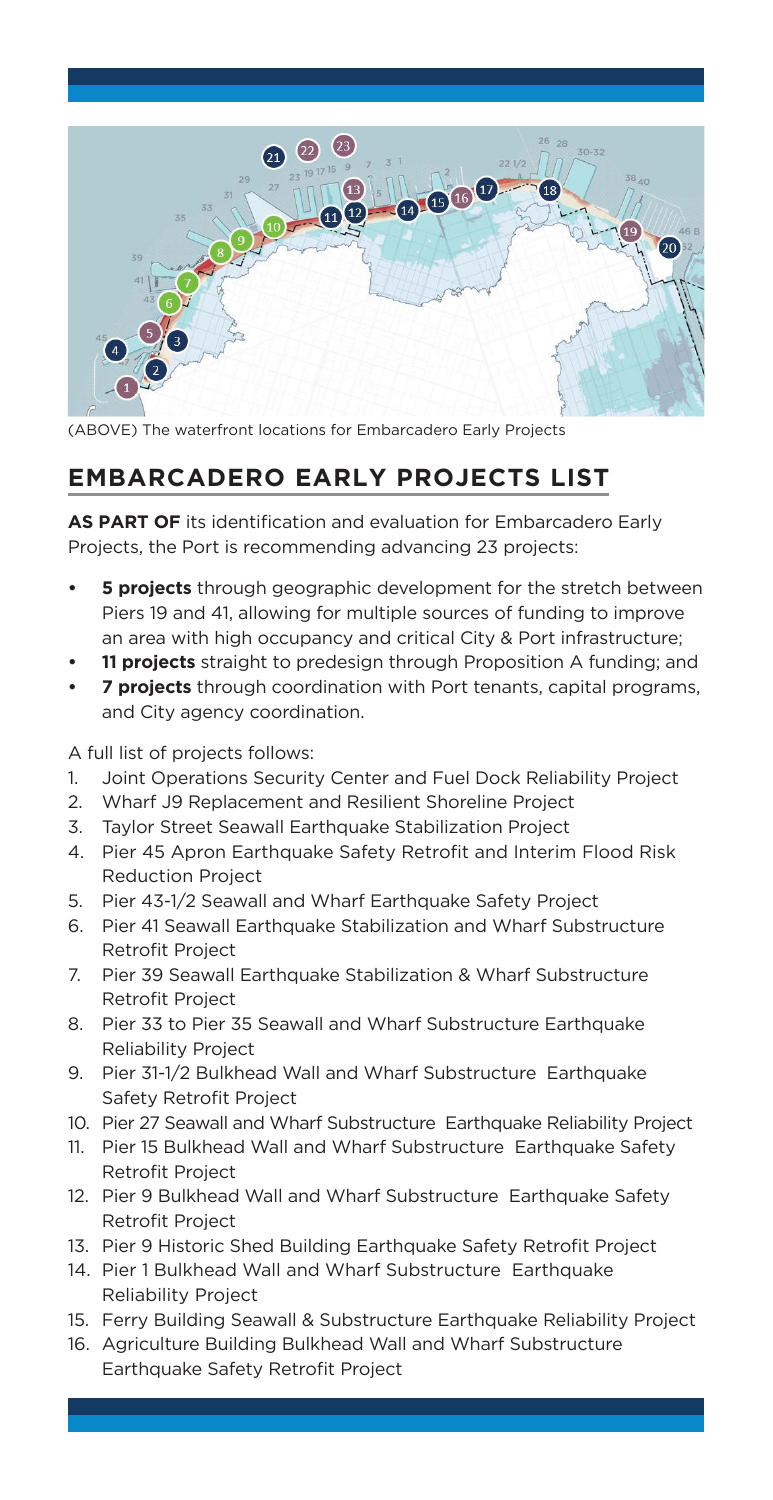- 17. Pier 5 to Pier 22-1/2 Near-Term Coastal Flood Risk Reduction Project
- 18. Pier 24 to Pier 28-1/2 Bulkhead Wall and Wharf Substructure Earthquake Safety Retrofit Project
- 19. Emergency Firefighting Water System, Intake Tunnel #1 Earthquake Reliability Project
- 20. Seals Plaza / South Beach Harbor Seawall Earthquake Stabilization Project
- 21. Pier Fire Suppression & Waterside Evacuation Improvement Projects
- 22. Emergency Firefighting Water System, Fireboat Manifold Earthquake Reliability Projects
- 23. Pier & Wharf Utility Connection Earthquake Retrofits Project

# **EMBARCADERO SEAWALL ZONE RISKS**

**THE WATERFRONT AREAS** supported by the Embarcadero Seawall are in need of repair and are vulnerable to urgent seismic risks and increasing flood risks. While a remarkable engineering feat at the time, the Seawall was built in earthquake country without today's seismic standards and atop "young bay mud," a soft, weak mud that can amplify earthquake shaking. The Embarcadero Seawall zone includes the three miles of waterfront supported by the Seawall, the foundation for the thriving waterfront we know and love today and the backbone for over \$100 billion in assets and annual economic activity. The Embarcadero Seawall zone supports key utility, transportation infrastructure, and emergency assets crucial to the operation of the entire city of San Francisco.

Since 1906, the Bay Area has enjoyed a historically quiet period of seismic activity, but the U.S. Geological Survey estimates a 72% chance of a major earthquake happening between now and 2043. Today, the Embarcadero Promenade floods intermittently. As sea levels continue to rise, there will be additional flooding risks to the BART Transbay Tube, Muni light rail, key utility infrastructure, and waterfront businesses and neighborhoods. The entire Embarcadero faces significant flood risk between 1-2 feet of sea level rise.



(ABOVE) The Seawall created over 500 acres of new land (RIGHT) The Seawall transformed what was once tidal mudflats along San Francisco's shoreline